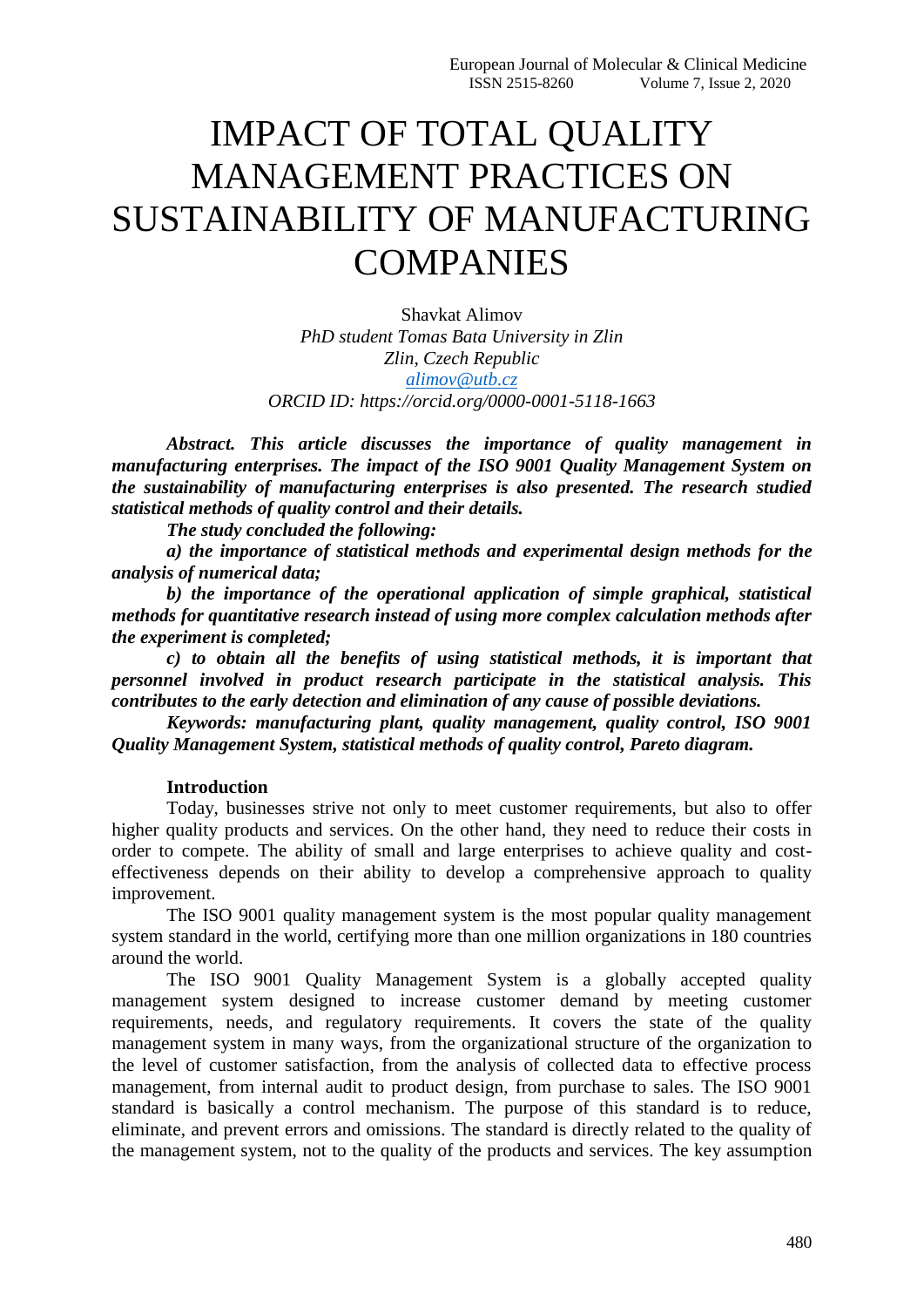is that if an effective Quality Management System is created and implemented, quality products and services will be produced to meet customer needs.

The ISO 9001 standard is not difficult and includes general requirements. It can be applied to any sector, large or small. Represents a strong management system when properly understood and applied.

The ISO 9001 standard left it entirely to organizations to create a Quality Management System. What needs to be done is not to create a "standard" Quality Management System, but to create a Quality Management System that meets the standard requirements.

ISO 9001 Quality Management System is a systematic and process-based management system aimed at regulating the activities of various enterprises in each sector. This system creates constant quality and satisfaction to meet the needs and expectations of customers, while also regulating the processes of enterprises.

Thanks to the ISO 9001 Quality Management System, businesses have more control over their activities, everyone working in the organization has clear and secure information about what they are doing, and is able to solve problems quickly and efficiently.

The ISO 9001 Quality Management System can be installed and the ISO 9001 certification can be installed by all enterprises in any sector that wants to increase and improve work efficiency and effectiveness (1, Anh Chi Phan&Yoshiki Matsui).

Certification with ISO-9001 is the main document confirming the quality of the production process in modern enterprises.Statistical methods are also widely used in the ISO 9001 Quality Management System. In some cases, improper and incomplete implementation of quality control has a negative impact on the sustainability of manufacturing enterprises as a result of incorrect selection of statistical research methods.

The purpose of the study, along with the need for ISO-9001 certification, is to study the statistical methods of quality control, the study of errors in them, to propose statistical methods that can be used in the production process.

#### **Research methodology**

During the study, the method of scientific abstraction was used in the study of the theoretical foundations of quality management and control in manufacturing enterprises. Also, studies based on comparative analysis were conducted in order to study in detail the statistical methods of quality control.

# **Level of study of the topic**

Along with the quality of products and services, the quality of the production process is also an important factor in the competitiveness of enterprises of different forms of ownership. Globalization in the activities of industrial enterprises in developed countries is one of the important processes and factors in making sound management decisions on the quality management of the production process.

Improving the quality management system of an industrial enterprise is based on a mechanism to adapt its processes to Total Quality Management (TQM) in order to improve the quality of engineering products by involving every member of the enterprise team.

Foreign experts K. Isikawa (2, Ishikawa), T. Saati (3,4 Saati), S. Siro (5, Siro), A. Feigenbaum, J. Harrington, V. Guerriero (6, Guerriero) and others laid the foundations of the concept for the development of the methodology of quality management systems in terms of the formation of quality theory and generalization of quality management problems. TQM and ISO 9000 series quality standards, as well as CIS scientists: Y.P. Adler (7, Adler), G.G. Azgaldov (8, Azgaldov) , V.G. Versan (9, Versan) was researched.

Ishikawa's cause-and-effect diagram (cause-effect-diagram) is a graphical method of analyzing and shaping cause-and-effect relationships, a tool in the form of a fish bone to systematically identify the causes of a problem and then make a graphical presentation. The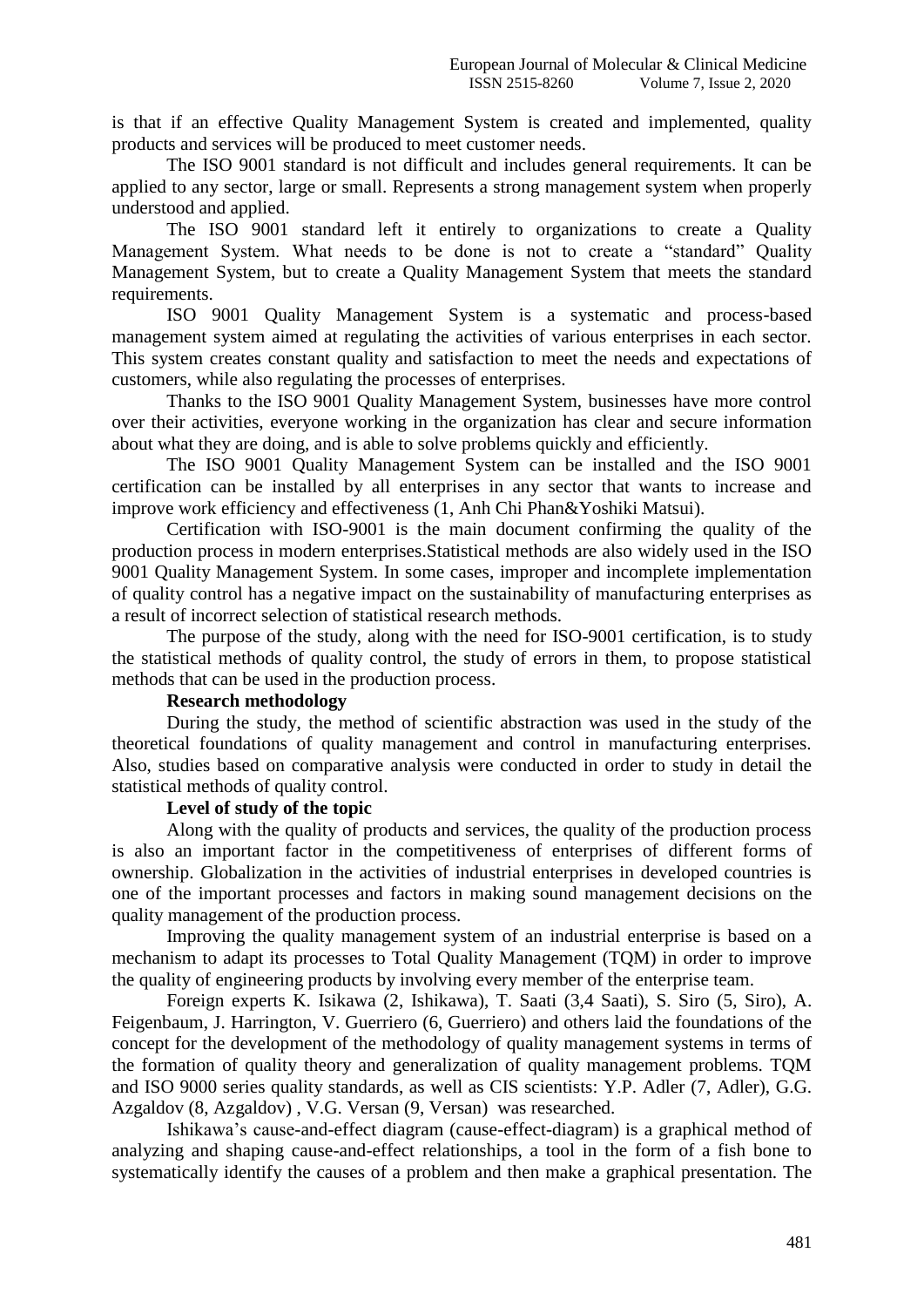cause-and-effect diagram was developed in the early 1950s by chemist Kaora Ishikawa and took its name. This method was originally used as part of quality management to analyze quality problems and their causes. Today, it is widely used in other problem areas around the world (2, Ishikawa).

Nevertheless, the existence of a number of studies on the subject under discussion does not preclude the need to further develop its theoretical and methodological position, to generalize practical experience in the specified field.

#### **Analysis and results**

The ISO 9001 Quality Management System is very simple in concept. In general, the following issues need to be addressed:

• Identify all requirements, including commercial licenses, training manuals, customer requirements, and selected management system standards

• Make sure it meets all the requirements

- Confirm that staff are being trained in accordance with ISO 9001 requirements
- Identify activity-related processes, interactions, inputs, and outcomes
- Maintain records that meet system requirements
- Measure, monitor and report on the performance of the quality management system
- Plan changes in the system and assess the risks and opportunities arising from these changes
	- Internal and external audit to analyze the system and correct any discrepancies
	- The result of continuous improvement of the quality management system.



## **Figure 1. ISO 9001 Quality Management System\***

## *\*Created by the author*

However, along with international standards, statistical methods of quality control also play an important role in the quality management system. In particular, the application of these methods, along with quality control, allows to constantly improve it, to eliminate shortcomings in the process of quality management.

Among the statistical methods of quality control, the most common are the so-called seven quality control tools:

- 1) Pareto Diagram;
- 2) Cause and Effect Diagram;
- 3) Contrat Chait;
- 4) Histogram;
- 5) Scatter Diagram;
- 6) Stratification;
- 7) checklists.

Together, these methods form an effective system of quality control and analysis methods. Seven simple methods can be applied in any sequence, in any combination, in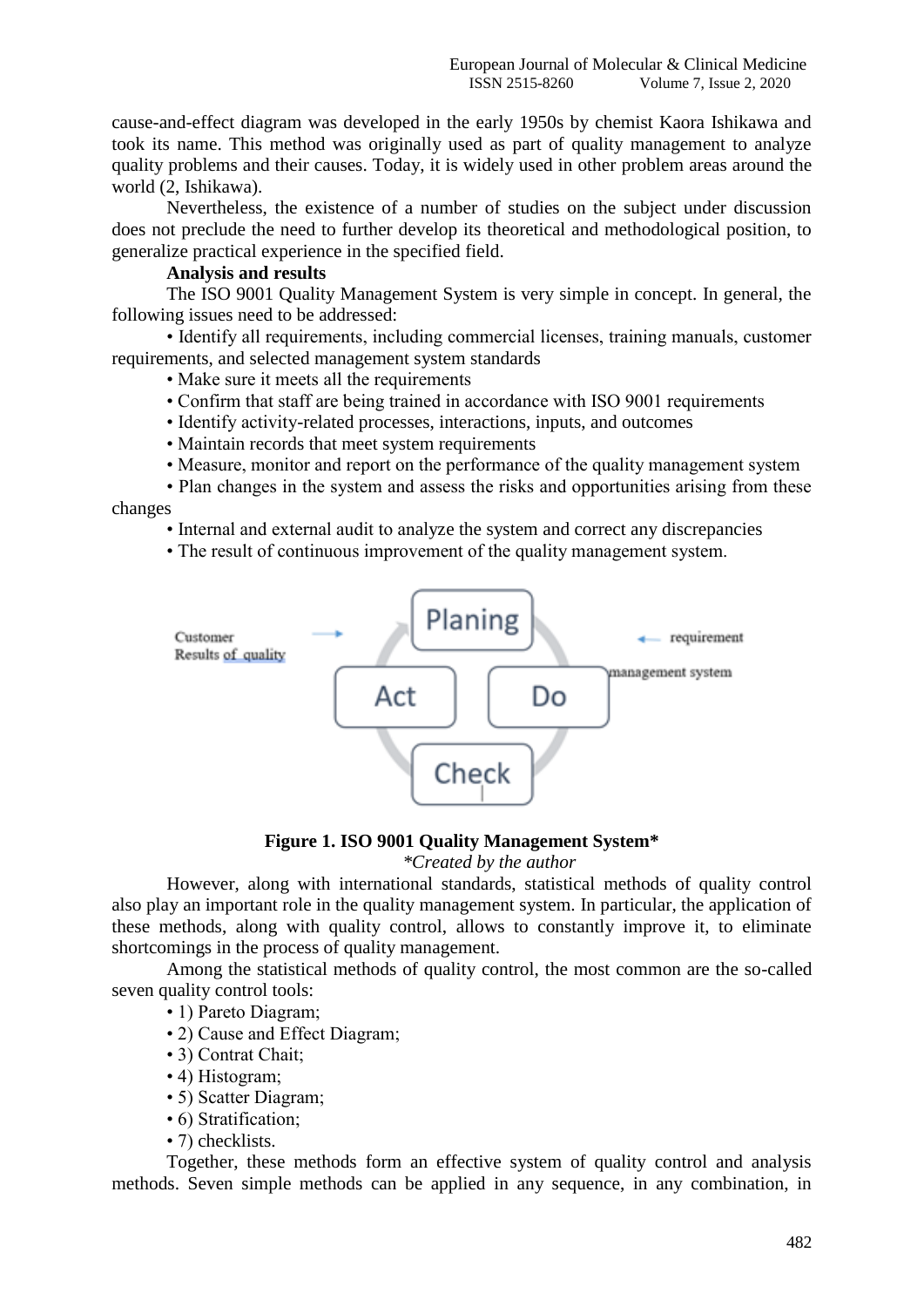various analytical situations, they can be considered both as a holistic system, and as separate analysis tools. In each case, it is proposed to determine the composition and structure of the working set of methods.

Seven quality control tools are actively used by Japanese firms.

1. The Pareto diagram allows you to visualize the amount of losses depending on various objects; represents a kind of bar chart used to visualize the considered factors in decreasing order of importance.

In 1897, the Italian economist V. Pareto proposed a formula that describes the uneven distribution of goods. The same idea in 1907 was graphically illustrated on a diagram by the American economist M. Lorenz. Both scientists have shown that most often the largest share of income or wealth belongs to a small number of people. Well-known American quality management specialist J. Juran applied this approach in the field of quality control. This made it possible to divide the factors affecting quality into a few essential and numerous nonessential. It turned out that, as a rule, the vast majority of defects and related losses arise due to a relatively small number of reasons. J. Juran called this approach Pareto analysis.

To build the Pareto diagram, the initial data are presented in the form of a table, in the first column of which the analyzed factors are indicated, in the second - absolute data characterizing the number of cases when the analyzed factors were detected in the considered period, in the third - the total number of factors by types, in the fourth - their percentage ratio , in the fifth - cumulative (accumulated) percentage of cases of detection of factors.

The construction of the Pareto diagram begins with the fact that the data of column 1 are plotted on the abscissa axis, and the data of graph 2 on the ordinate axis, arranged in decreasing order of occurrence frequency. "Other factors" are always placed last on the ordinate axis; if the proportion of these factors is relatively large, then it is necessary to decipher them, highlighting the most significant ones. Based on these initial data, a bar chart is constructed, and then, using the data in columns 5 and the additional ordinate, which indicates the cumulative percentage, a Lorentz curve is drawn. It is possible to build a Pareto diagram when the data in column 4 is laid off on the main ordinate; in this case, to plot the Lorentz curve, there is no need to include an additional ordinate in the diagram (10, Pareto).

The Pareto diagram often reveals a pattern called the 80/20 Rule, based on the Pareto principle, according to which most of the consequences are caused by relatively few causes. With regard to the analysis of inconsistencies, this pattern can be formulated as follows: usually 80% of detected inconsistencies are associated with only 20% of all possible causes.

In addition to identifying and ranking factors according to their importance, the Pareto diagram is successfully used to clearly demonstrate the effectiveness of (10, Pareto) certain measures in the field of quality assurance: it is enough to build and compare two Pareto diagrams - before and after the implementation of any measures (Fig.2).

|   | A             | B       |         | D      |                 |                 |              |                | Pareto Chart - Service Calls by Part |        |       | 100.0%         |
|---|---------------|---------|---------|--------|-----------------|-----------------|--------------|----------------|--------------------------------------|--------|-------|----------------|
|   |               | Install | Replace | Adjust | Lube            | <b>Total</b>    | 60<br>50     |                |                                      |        | 86.9% | 90.0%          |
|   | Door          |         |         |        |                 | 8               | 40           | 70.5%<br>52.5% |                                      |        |       | 80.0%<br>70.0% |
|   | <b>Motor</b>  |         |         |        | b               | 20              | Number<br>30 |                |                                      |        |       | 60.0%<br>50.0% |
| 4 | <b>Track</b>  |         |         |        | 4               | 11              | 20           | 20<br>32.8%    |                                      |        |       | 40.0%<br>30.0% |
|   | <b>Vinyl</b>  | 11      |         |        |                 | 12              | 10           | 12             | 11                                   | 10     | 8     | 20.0%          |
| b | <b>T-Lock</b> | q       | 0       |        |                 | 10 <sup>1</sup> | $\Omega$     |                |                                      |        |       | 10.0%<br>0.0%  |
|   | <b>Total</b>  | 25      |         | 19     | 10 <sup>1</sup> | 61              |              | Vinyl<br>Motor | Track<br><b>Type of Part</b>         | T-Lock | Door  |                |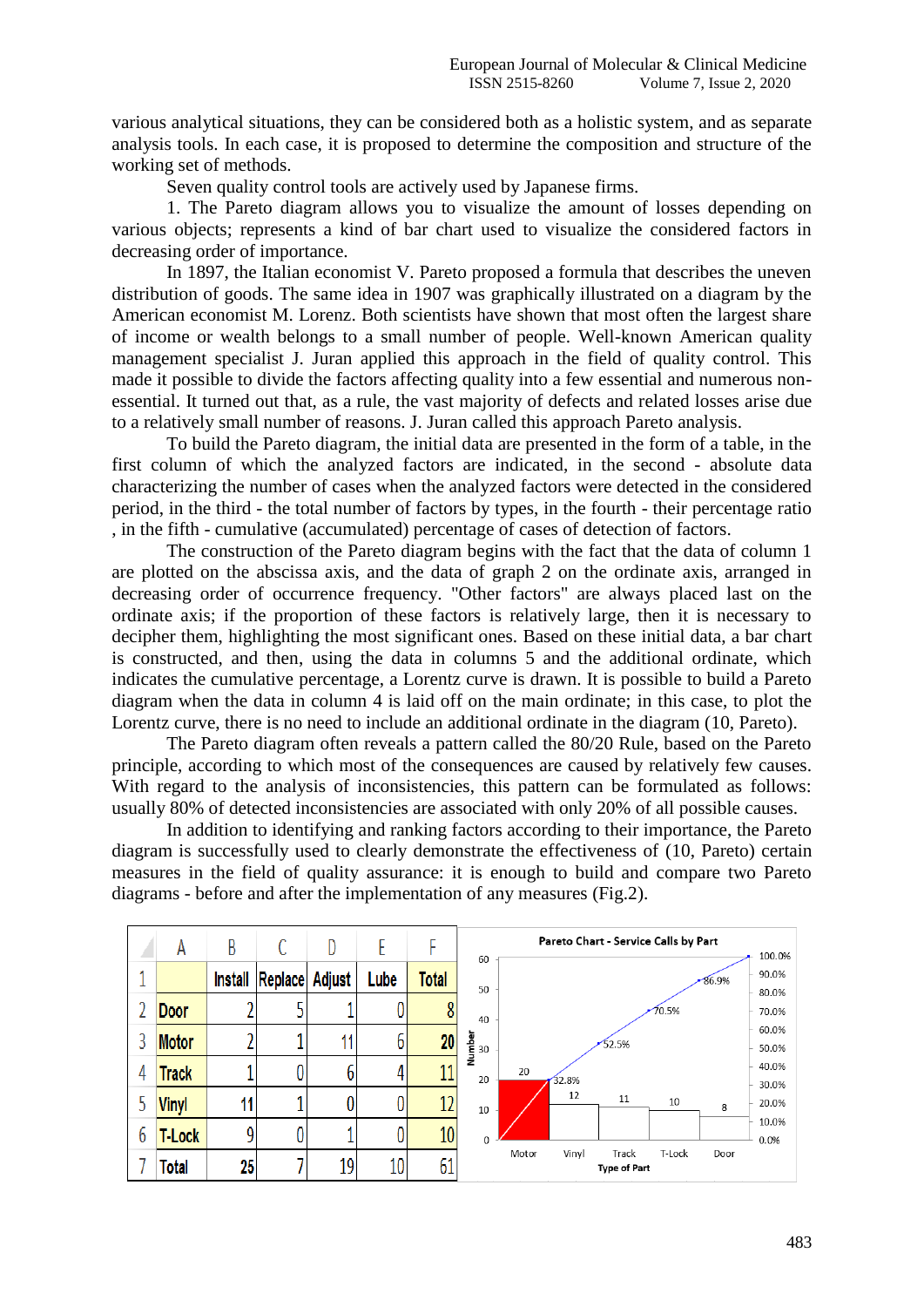

# **Figure 2. Pareto - before and after the implementation of any activities (10, Pareto)**

1. Stopping Pareto analysis too soon

A common mistake in a Pareto chart is to stop at a too high level. Two or more levels of Pareto diagrams may be required to narrow the focus to an effective level. How can you say that you stopped too early? At the next step in the process of solving the problem, analyzing the root causes, your fishbone diagram will turn into a whalebone diagram that spans many walls. Reducing the "big bar" to another level, we get a clear idea of where you can improve.

2. Using the Parflato diagram instead of the Pareto diagram

Another common Pareto error is to use the Parflato chart. If the left or two columns in your Pareto chart are not much larger than the other columns in the chart, then you have a "perflato" chart. A flat Pareto chart means that the 80/20 distribution principle does not apply.

Try organizing the data by a different attribute (for example, by subtotal by geography, cost or time of day, and not by type of error) and see if you can get a Pareto chart that helps you better focus your efforts.

3. Do not use before and after charts to demonstrate improvement.

Teams often want to "declare victory" after identifying the root cause and taking countermeasures. The only way to find out if the change really improved the process is to do a Pareto analysis for your data before and after. The pairs below show a reduction in type G error.

2. A causal diagram was proposed in 1953 by K. Ishikawa (the "Ishikawa diagram"). The diagram is a graphical ordering of factors influencing the object of analysis (Fig. 3). The main advantage of the Ishikawa diagram is that it gives a visual representation not only of those factors that affect the studied object, but also of the cause-effect relationships of these factors.



**Figure 3. Ishikawa chart (2, Ishikawa)**

When constructing the Ishikawa diagram, large primary arrows are drawn to the central horizontal arrow depicting the object of analysis, indicating the main factors (groups of factors) that affect the object of analysis. Next, second-order arrows are brought to each primary arrow, to which, in turn, third-order arrows, etc. until all arrows indicating the factors that have a noticeable effect on the object of analysis in a specific situation are plotted on the diagram. Each of the arrows plotted on the diagram, depending on its position, represents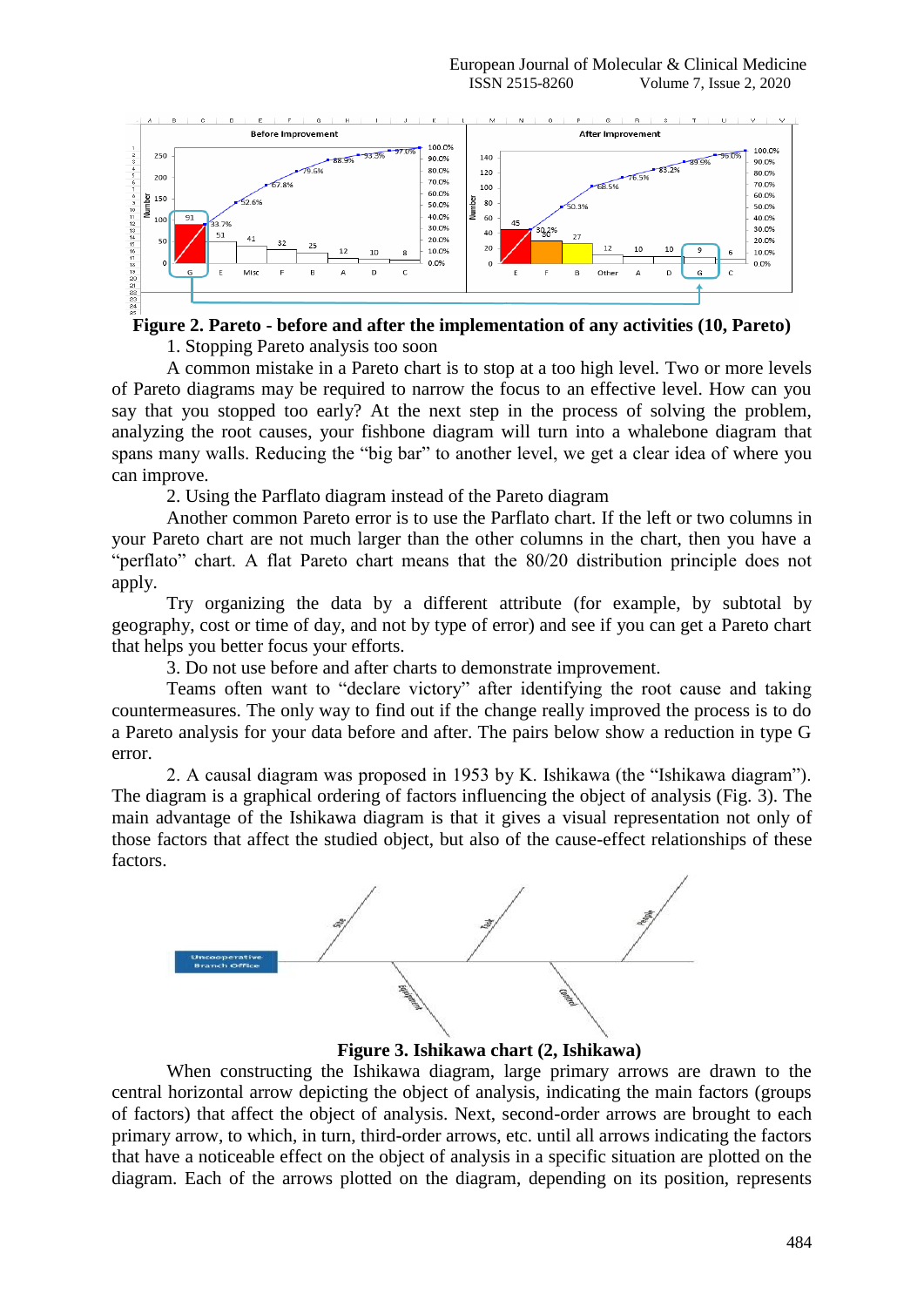either a cause or a consequence: the previous arrow always appears as a cause with respect to the next, and the next as a consequence **(2, Ishikawa)** .

The main task in constructing the diagram is to ensure the correct subordination in the interdependence of factors, as well as its clear design.

When structuring the diagram at the level of the primary arrows of factors in many real-life situations, one can use the Ishikawa-proposed rule of "five M" (materials, machines, methods, measuring, men - materials, machines, methods, measurements, people). This rule consists in the fact that in the general case there are five possible causes of certain results related to causal factors.

A detailed diagram of Ishikawa can serve as the basis for drawing up a plan of interrelated activities that provide a comprehensive solution to the problem posed during the analysis.

3. The control card was proposed in 1924 by W. Shewhart. It is built on a form (form) on which a grid of thin vertical and horizontal lines is applied. Vertically on the map mark the selected statistical characteristic of the observed parameter (11, Shewhart), and horizontally the time or number of the control sample. So, on the map of arithmetic mean values are preapplied: horizontal center line corresponding to the value of the center of tolerance (CD) (with this value, the technological operation is considered optimally adjusted); two horizontal lines of limits of technological tolerance established by regulatory documentation (upper - Tv and lower - T); two horizontal lines, which are the boundaries of regulation of the values of the controlled parameter (upper - Rvi lower - Rn).

The regulation boundaries are calculated taking into account the accepted distribution of the values of the monitored parameter and the additional probability of receiving a false warning signal about the disorder of the operation. The confidence interval indicates within which boundaries the true value of the statistical characteristic is expected.

Working with a control card boils down to the fact that according to the observation of the values of the monitored parameter, it is established whether this parameter is within the control limits, and based on this, a decision is made on whether the technological operation is established or unsettled.

The decision to debug the operation is made when at least one observation, recorded on the map in the form of a point, goes beyond the control limits. However, even before the points go beyond the regulation borders, the control card will make it possible to judge the emerging violations of the technological operation by the following signs:

• several consecutive values of the monitored parameter appear near the regulation boundaries;

• values are distributed on one side of the center line, i.e. the average value is shifted relative to the tuning center (the presence of a systematic deviation is evidenced, for example, by the location of seven values in a row above or below the middle line, as well as the location of 10 out of 11, 12 out of 14, 14 out of 17 and 16 out of 20 values on one side of the middle line );

• the values of the controlled parameter are very scattered;

• there is a tendency for the values of the controlled parameter to approach one of the regulation boundaries.

4. The histogram is a bar graph and is used to visualize the distribution of specific parameter values by the repetition frequency for a certain period of time (week, month, year).

When plotting the parameter's allowable values, it is determined how often this parameter falls into or out of the allowable range.

The histogram is constructed in the following sequence:

• a) a source data table is compiled;

• b) the magnitude of the analyzed parameter is estimated;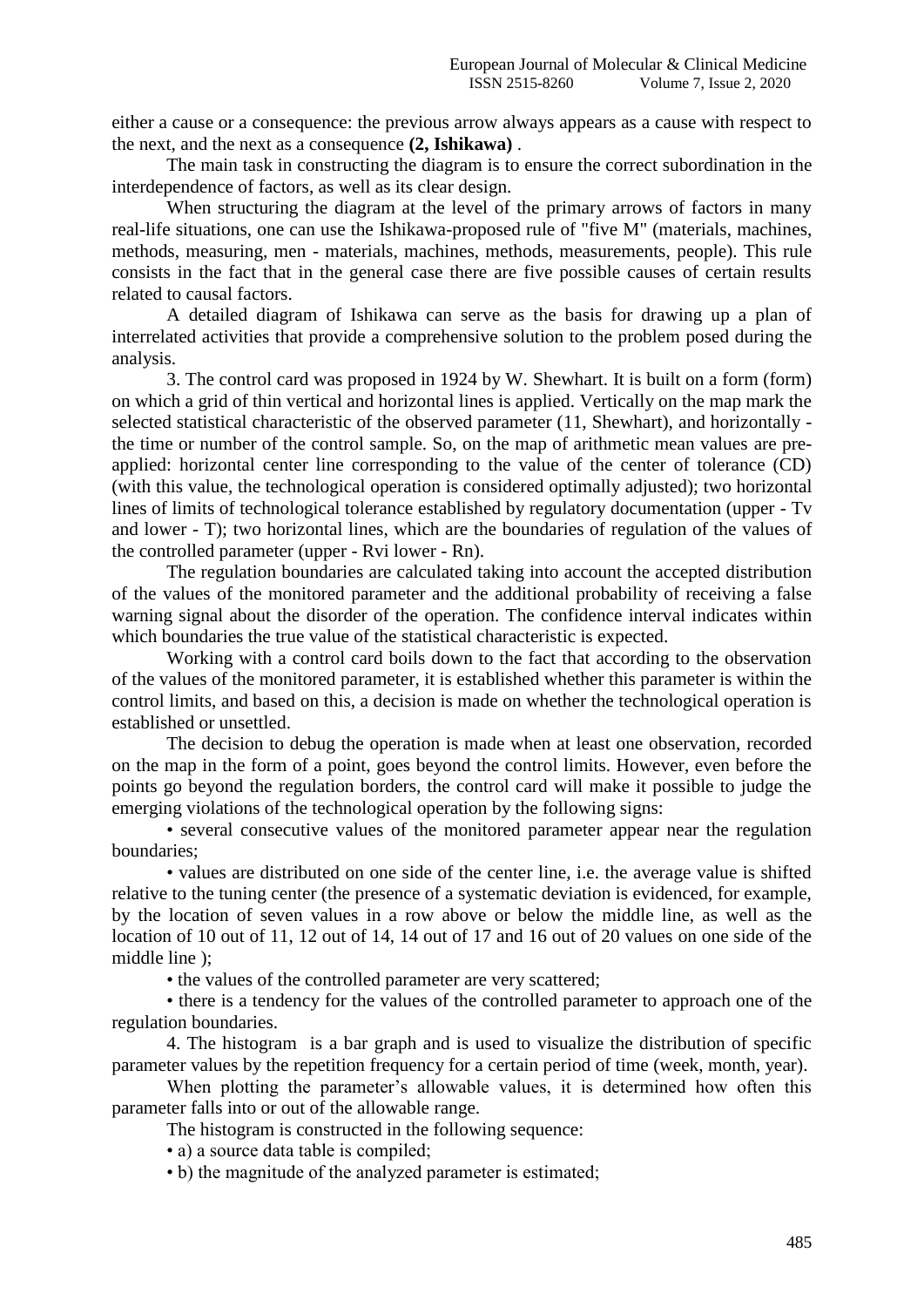- c) the width of the span is determined;
- d) set the reference point of the first interval;
- e) the final number of intervals is selected.

The type of histogram depends on the sample size, the number of intervals, and the origin of the first interval. The larger the sample size and the smaller the width of the interval, the closer the histogram to the continuous curve.

5. The scatter chart (dispersion chart) (Fig. 4) is used to identify the dependence of one variable from another. The diagram does not answer the question of whether one variable serves as the cause of another, but it is able to clarify whether in this case there is a causal relationship in general and what is its strength.

The most common statistical method for identifying such a relationship is a correlation analysis based on an assessment of the correlation coefficient (. The relationship of the studied quantities can be complete, i.e. functional, when the correlation coefficient is equal to unity  $(+1)$  if the variables simultaneously increase or decrease, and  $(-1)$  if the other decreases with an increase in one variable. An example of a functional relationship is the hardness of the workpiece material: the higher the hardness, the greater the wear.



#### **Figure 4. Scatter chart**

In the case when the relationship is completely absent, the correlation coefficient is zero. An intermediate case is also possible when the dependence of the related quantities is incomplete, since it is distorted by the influence of extraneous additional factors. An illustration of this kind of correlation is the dependence of the labor productivity of workers on their length of service under the influence of such additional factors as education, health, etc. The greater the influence of these additional factors, the less close is the relationship between experience and labor productivity.

Correlation relationships are described by the corresponding equations. In cases where it is required to find out the dependence of one parameter on several others, a regression analysis is used. To determine the influence of individual factors on the studied parameter, analysis of variance is used, in which it is assumed that the significance of each factor in individual conditions is characterized by its contribution to the variance of the experimental result.

6. The method of stratification is used to identify the causes of the dispersion of product characteristics. The method consists in the separation of the obtained characteristics depending on various factors: the quality of the starting materials, working methods, etc. In this case, the influence of one or another factor on the characteristics of the product is determined, which allows you to take the necessary measures to eliminate their unacceptable spread.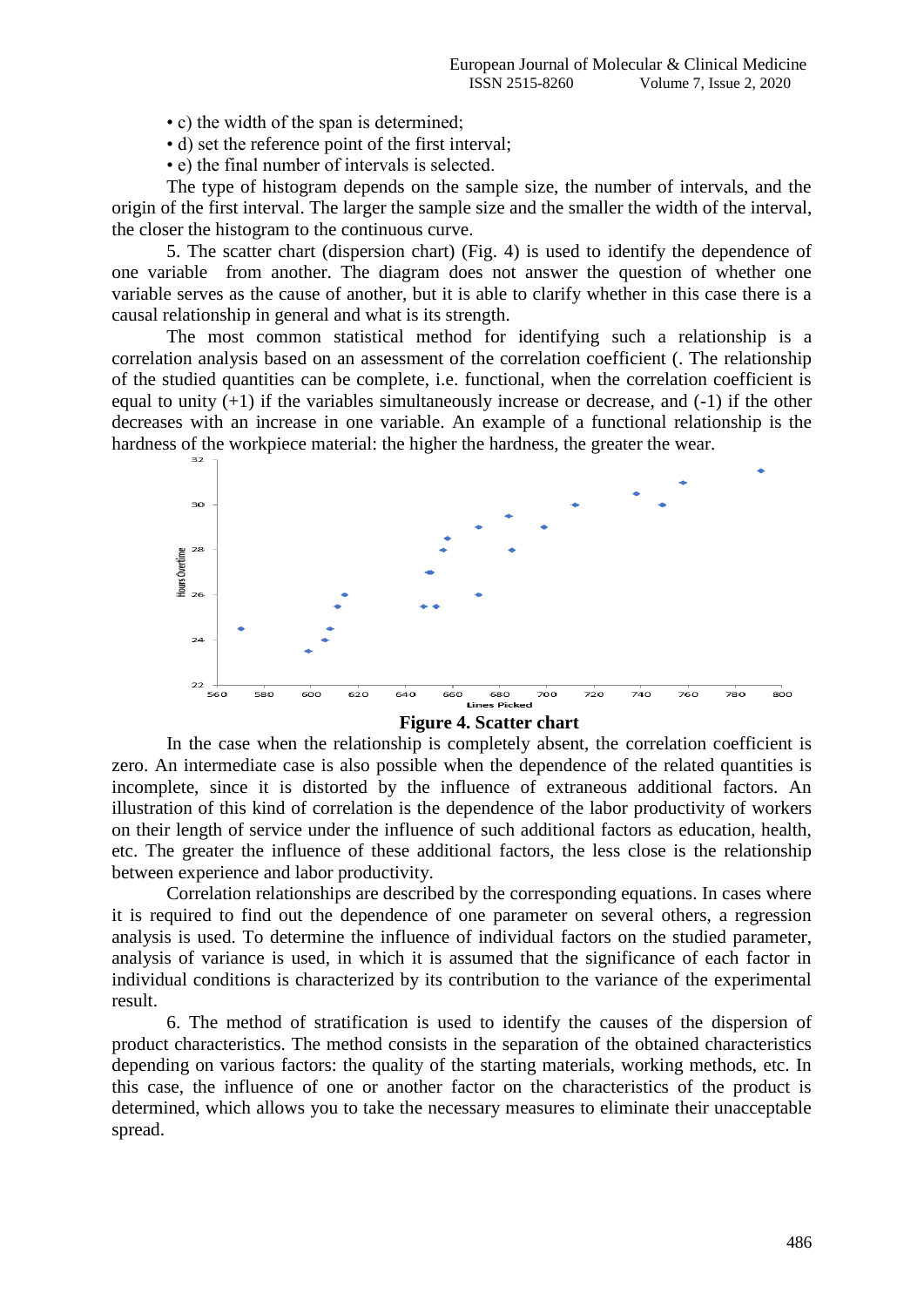7. Checklists are used for quality and quantity control. The control sheet is a paper form on which the names of the controlled indicators are given and their values obtained during the control are recorded. The following types of checklists apply:

checklist for recording the distribution of the measured parameter during the manufacturing process;

checklist for registering types of non-conformities;

checklist for evaluating the reproducibility and performance of the process.

#### **Conclusions and suggestions**

In general, there are many definitions of a quality management system. A common point in all of this is the use of a reproductive, expressive, and constantly evolving system. In accordance with the ISO 9001 Quality Management System standard, better product or service delivery methods are provided with documented information such as procedures, execution instructions, policies and forms. The important point is to provide documentary, clear, and practical instructions that define the expectations, responsibilities, and behaviors of all personnel involved in managing the system to achieve defined quality goals. Here, internal and external audits are important to ensure that the system meets the requirements.

Having examined the basic methods of statistical research, it becomes clear that such a science as statistics provides indispensable assistance in solving state, economic, and sociological issues and in many respects contributes to the development of these sciences and fields of activity. Considering the fact that the influence of statistics extends to the management and economic activities of enterprises and firms, we can conclude that this science is very important for the functioning, growth and success of enterprises. The use of statistical data and statistical monitoring, followed by analysis of the information received, is an integral part of the activities of any enterprise.

Correctly conducted collection, analysis of data and statistical calculations allow providing interested structures and the public with information on the development of the economy, on the direction of its development, showing the efficiency of resource use, taking into account the population's employment and working capacity, determining the rate of price growth and the impact of trade on the market itself or a single one scope.

An analysis of the data in this example shows:

a) the importance of statistical methods and experimental design methods for the analysis of numerical data;

b) the importance of the operational application of simple graphical, statistical methods for quantitative research instead of using more complex calculation methods after the experiment is completed;

c) to obtain all the benefits of using statistical methods, it is important that personnel involved in product research participate in the statistical analysis. This contributes to the early detection and elimination of any cause of possible deviations.

As a result of the author's research, the Pareto diagram is one of the most useful statistical methods of quality control. But the pros and cons of using it in the production process need to be taken into account.

The main advantage that the Pareto diagram gives is the ability to focus efforts and resources on eliminating the most significant problems. Like other quality tools, it is easy to apply and understand by the organization's staff.

The disadvantage of this tool is the ability to mislead on the significance of problems, especially if the cost of the consequences of inconsistencies and defects is not taken into account.

Another method used in the quality control process is Ishikawa's "fish skeleton." This method is one of the most popular methods in the management process. The Ishikawa table is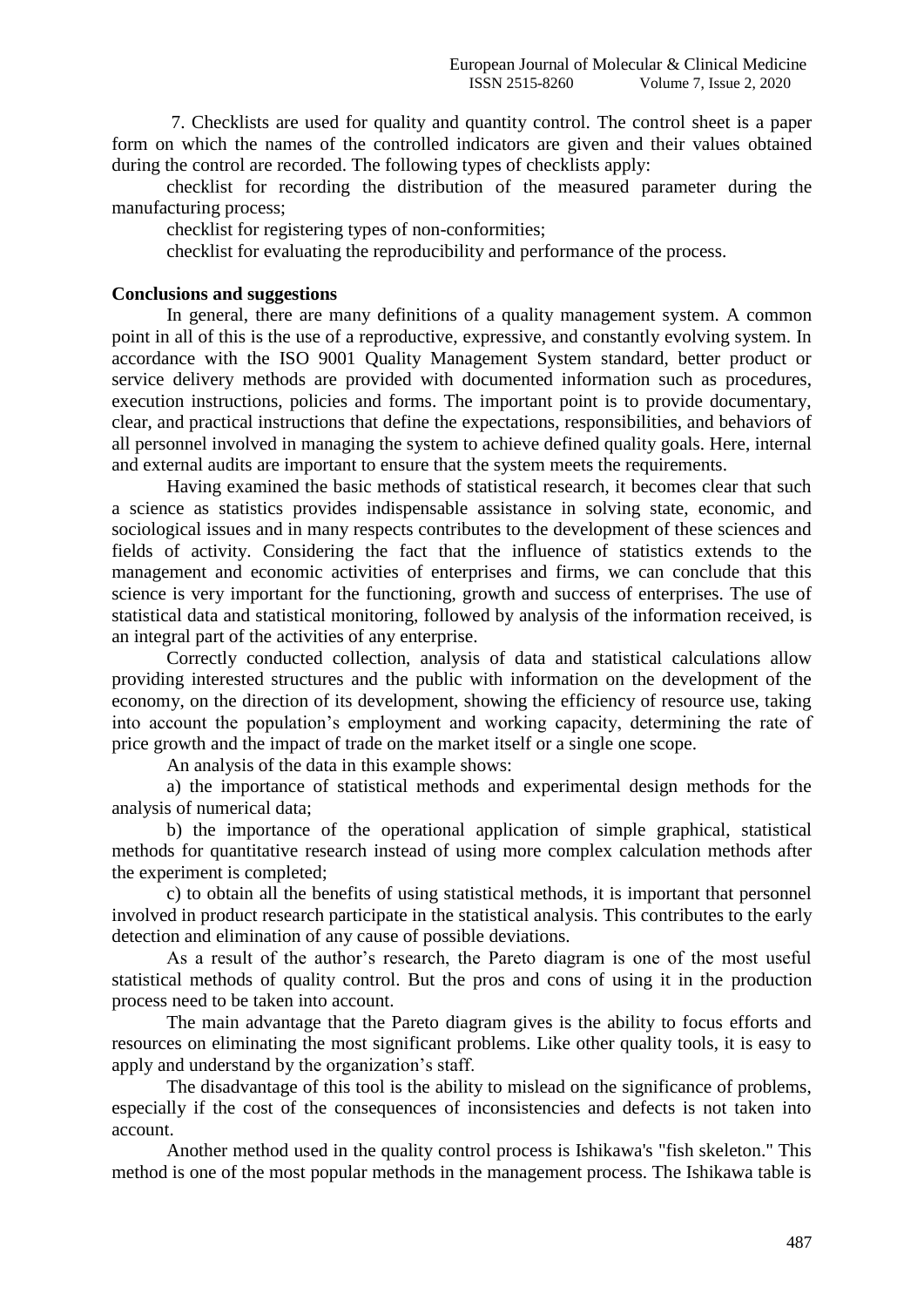one of the main tools used to measure, evaluate, control and improve the quality of production processes, along with the spreadsheet, stratification, checklist, histogram, Pareto chart and control card "seven quality control tools" included in the list. Based on the above, the clear advantages of the Ishikawa scheme can be identified. They, in turn, are primarily an opportunity to unlock their creative potential, allowing you to find innovative ways to solve a problem. Second, the ability to find the relationship between all the causes and factors that affect the problem and assess its impact on it.

However, the Ishikawa method also has its drawbacks, which must be taken into account in your work as well. The first drawback is that there are no rules for checking the diagram in the opposite direction from the root cause to the result. The logical chain of causes and factors that lead to the root cause is impossible to consider. The second drawback is that the diagram constructed in the final analysis is highly complex, lacking a clear structure that complicates objective analysis and precludes the possibility of drawing the most accurate conclusions.

Therefore, when addressing the causes of problems and finding solutions to them, it is necessary not only to use the Ishikawa diagram, but also to fill it with other tools, including list sheets and maps, as well as other means of checking, analyzing and improving efficiency There are effective methods. movement. All of this applies to the most complex issues and problems, and their solutions need to be considered in a comprehensive way.

If the problem involves an easy way to find a solution to it, then the Ishikawa diagram will suffice because it allows you to clearly understand all the possible causes of this problem, identify the most important of them, find the cause, and then fix or eliminate it will give.

#### **Funding**

The research is supported by funding provided for IGA/FaME/2020/003.

#### **References**

- [1] Anh Chi Phan&Yoshiki Matsui. Contribution of Quality Management Practices to Sustainability Performance of Vietnamese Firms Minh Hue Nguyen 1,2, \* ID,. Sustainability 2018, 10, 375; doi: 10.3390 / su10020375 www.mdpi.com/journal/sustainability
- [2] Ishikawa K. Japanese methods of quality management. M.: Economics, 1988, p. 215, ISBN 0-13-952433-9 (English What Is Total Quality Control ?: The Japanese Way, 1985)
- [3] Saati T. Decision Making. Hierarchy Analysis Method. M.: Radio and communications, 1993.-320s.
- [4] Saati T., Kerne K. Analytical planning. Organization of systems. -M.: Radio and communications, 1991.-224s.
- [5] Siro S. Practical Guide to Quality Management / Per. with yap.; Ed. IN AND. Guest. M .: Mechanical Engineering, 1980 .-- 215 p.
- [6] Guerriero, V. (2012). "Power Law Distribution: Method of Multi-scale Inferential Statistics." Journal of Modern Mathematics Frontier (JMMF), 1: 21–28.
- [7] Adler Yu.P., Polkhovskaya T.M. Quality management: seven simple methods. -M.: UNITY, 2001.-138 p.
- [8] Azgaldov G.G. The theory and practice of assessing the quality of goods (fundamentals of qualimetry). M .: Economics, 1982. - 265
- [9] Versan V.G. Integration of product quality management. New opportunities. M., 1994 .-- 235 p.